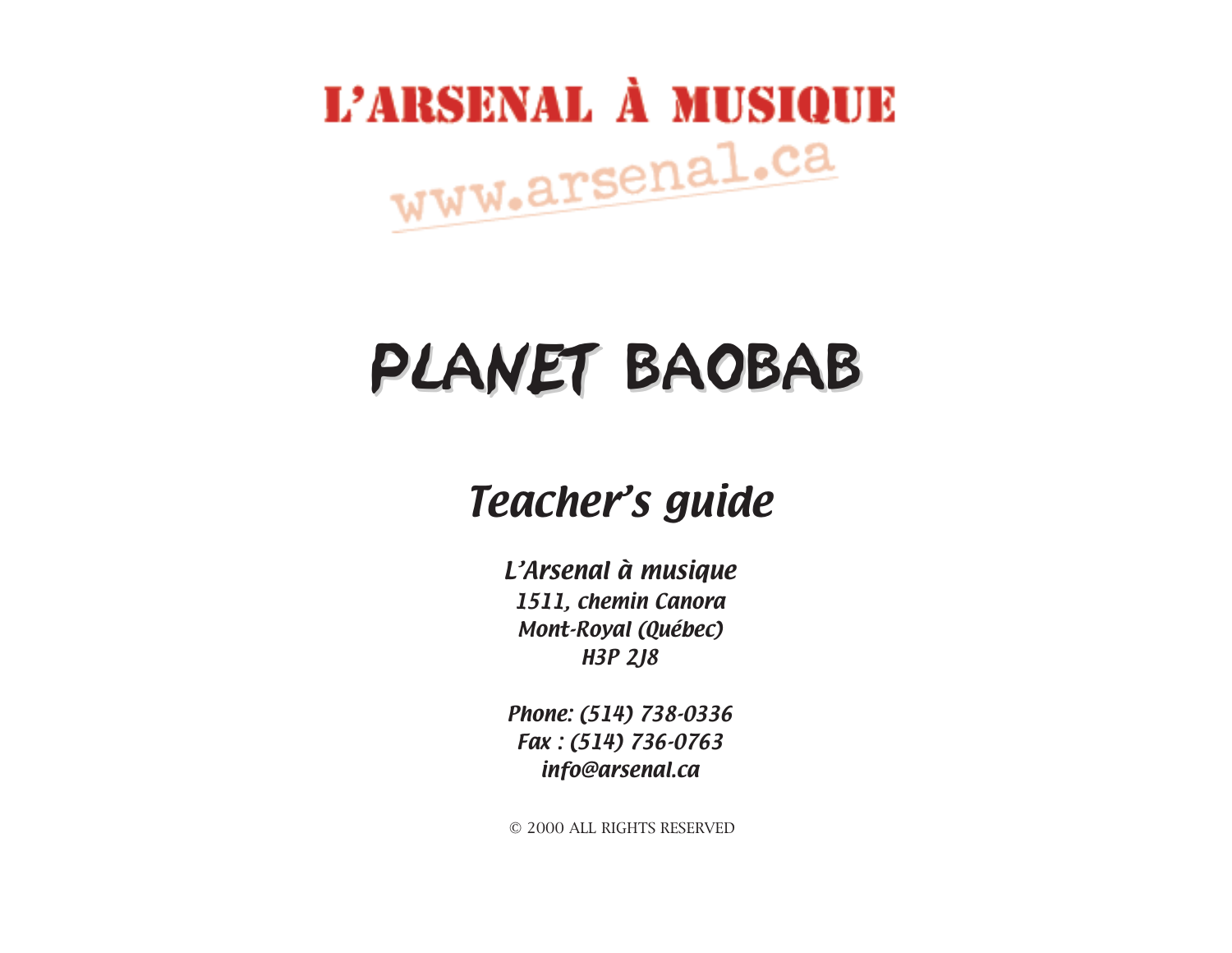## A Word from the Artistic Directors

We discovered Antoine de Saint-Exupéry's book, The Little Prince, when we were children. Upon the first reading, we were deeply touched by its intellectual richness and its sensitivity, and by this little boy from another planet. We read it over and over again, and each reading evoked new emotions and gave us new food for thought. Since then, we have become "grownups". In creating Planet Baobab, we wanted children to discover this classic tale that has moved us so and made us daydream.

It was a two and a half year journey from the onset of Planet Baobab's creation to its first stage presentation. Two and a half years of reflection and work-in-progress meetings. It became clear to us that the sentiments expressed in the book had to be conveyed through music. But how does one translate this brilliant work into a fifty-minute musical play? First, we decided to have the work adapted in order to bring out its substance while leaving space for the music. Michèle Marineau, a well-known author of children's books, welcomed this challenge.

For many years, we had been playing electronic instruments (digital sampler and MIDI percussions). We wanted to marry our electronic instruments to the orchestra's acoustic instruments. That is why we called upon two renowned Canadian composers: Denis Gougeon, who composed the orchestral score and Yves Daoust the electroacoustic music.

Planet Baobab is a lively, colourful and topical stage presentation. We opted for a multimedia presentation to translate its musical colours into visuals. We gave this mandate to visual effects designer Jacques Collin and to Bernard White, illustrator and lighting expert, who both practice their craft with Ex Machina, Robert Lepage's production company. For our part, to direct our movements on stage, we worked closely with Mazouz, a long-time collaborator. Everything being in place, the premiere was performed on April 30 2000 with the Orchestre symphonique de Québec. Today, Planet Baobab, in its versions, with orchestra or chamber ensemble and two soloists, or to recorded music with two soloists, continues to garner applause and praise from youth and family audiences.

The dream became reality, and it is with pride and emotion that we present our Planet Baobab.

We hope you enjoy the performance

#### Lorena Corradi and Reggi Ettore Artistic Directors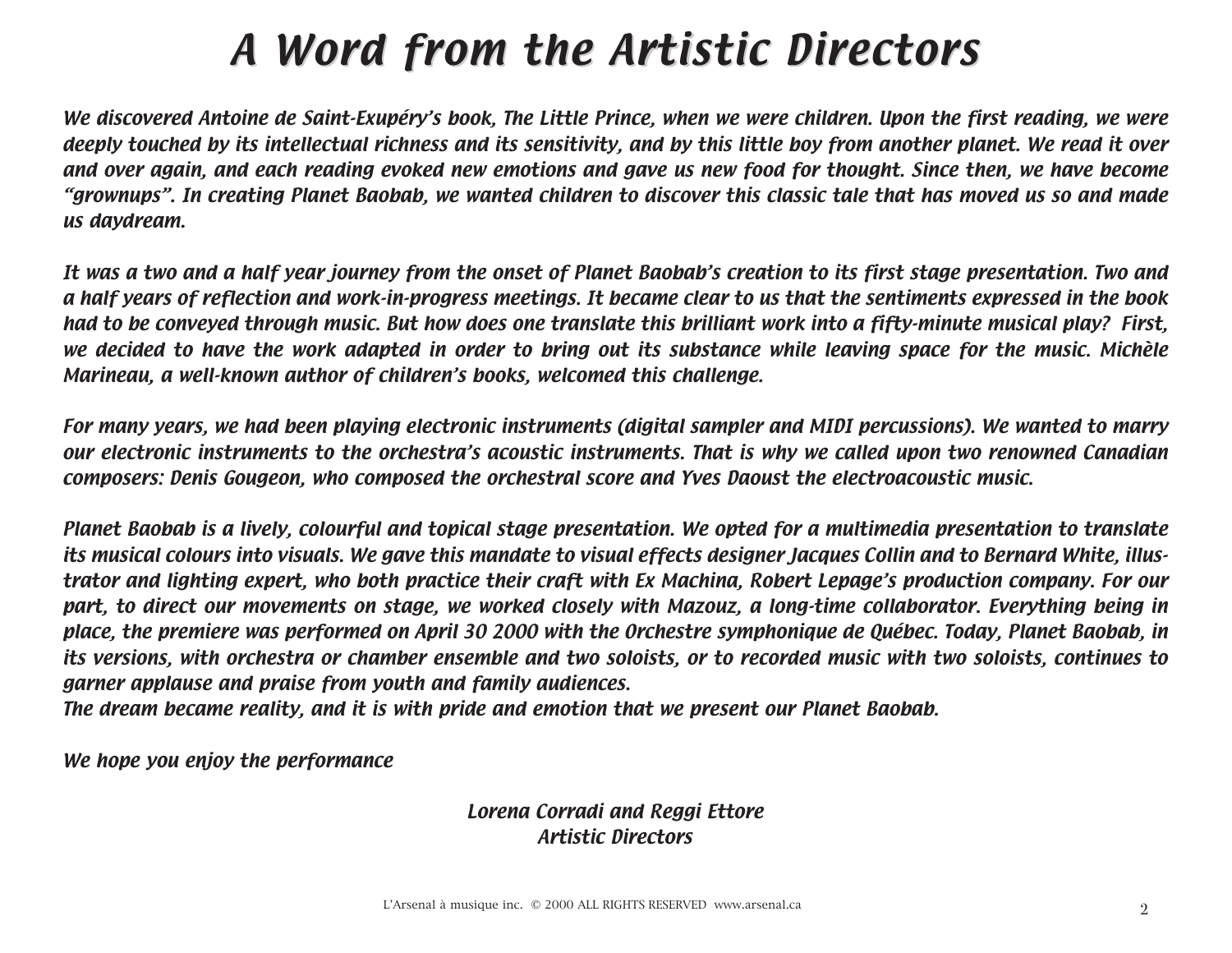The Composers and the Performers

The music for Planet Baobab was written by two Montreal-based Canadian composer, Denis Gougeon and Yves Daoust. Their music contemporary; as opposed to baroque music, for example, which was written between the 17th and 18th Century, and is still played today.

To compose the music for Planet Baobab, Denis Gougeon and Yves Daoust worked from the text adaptation of The Little Prince. They recreated musically what they "heard" and felt while reading the script.

Denis Gougeon composed the orchestral music. He depicted the emotions inspired by the text through the different families of orchestral instruments: string, wind, brass and percussion sections.

Yves Daoust composed the electroacoustic part. Just like a sculptor selects and works with raw material to create a work of art, the electroacoustic composer listens to environmental sounds. He records them, sculpts and organizes them, using recording and sound system devices. The electroacoustic purists dispense with the performer and record their work on tape and broadcast it through speakers. In this instance, Planet Baobab's soloists, Lorena Corradi and Reggi Ettore play an important part in the show by performing the electroacoustic musical score on stage.

During the performance, Lorena Corradi plays the digital sampler, an instrument that faithfully reproduces samples of any sound. The sounds can be recorded in the sampler, either with a microphone or directly from a laser disc, a tape recorder or a synthetizer. These recorded sounds are saved onto computer discs and are then fed into the instrument. When the musician plays the keyboard, the samples are reproduced.

Reggi Ettore plays MIDI percussions. The percussion controller is a computerized percussion instrument which controls the sounds contained in the sampler via MIDI (Musical Instrument Digital Interface). This instrument is made up of thirteen interfaces on which the musician uses batons to reproduce the required sounds.

In performance, Lorena and Reggi are called "soloists" due to the fact that they play "solo", that is alone, with or without the orchestra's accompaniment.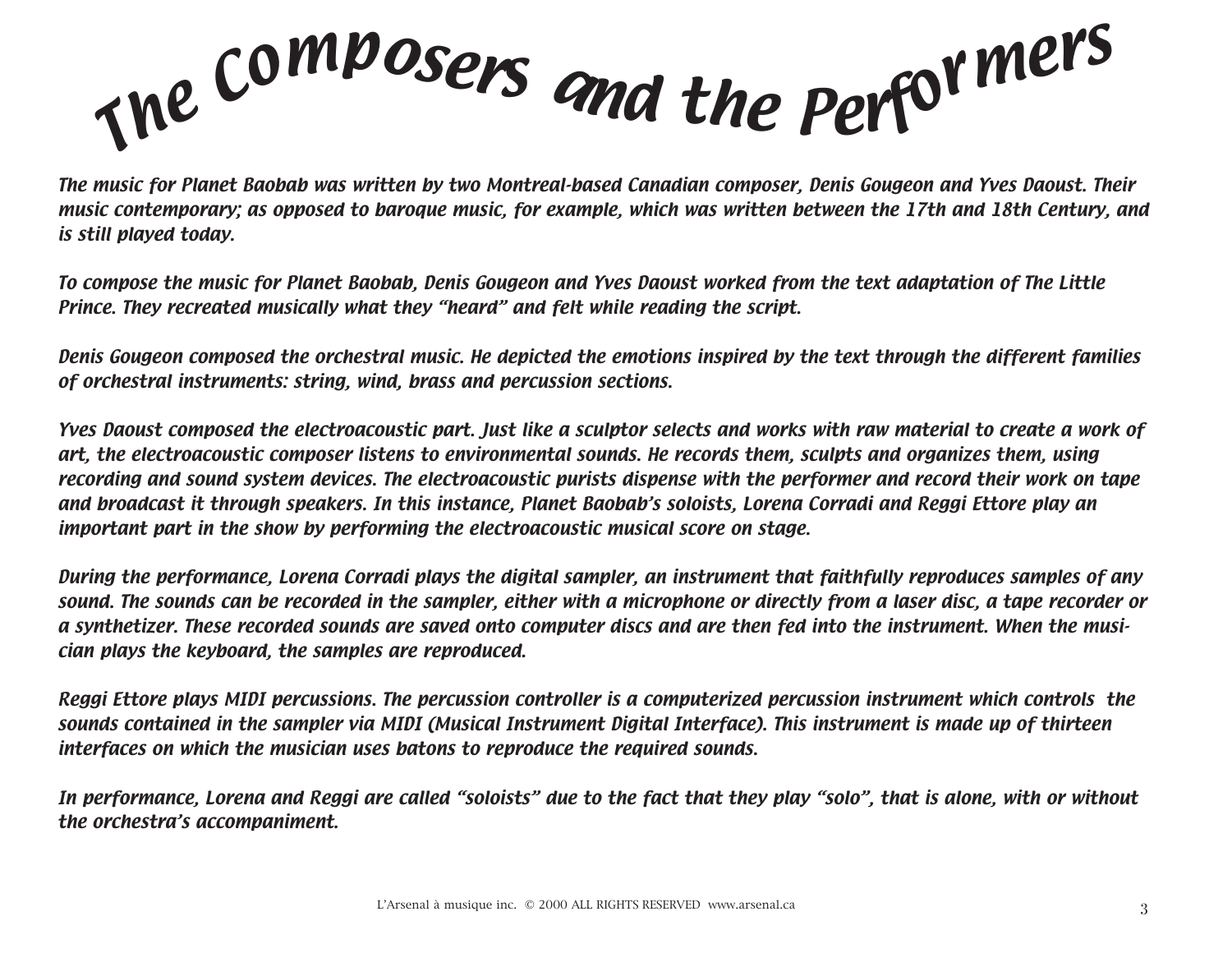# Planet Baobab

Planet Baobab is an original musical work for orchestra and two soloists, inspired by Antoine de Saint-Exupéry's book, The Little Prince. Since its publication in French as Le Petit Prince in 1943, the book has sold millions of copies and been translated into more than a hundred languages, including Wolof (Senegal), Tifinagh (Algeria), Singhalese (Sri Lanka) and Breton (France). (France).

<sup>T</sup>h<sup>e</sup> <sup>L</sup>ittl<sup>e</sup> <sup>P</sup>rinc<sup>e</sup>

A pilot with engine trouble lands his aircraft in the middle of the desert. The first night, he falls asleep in the sand, a thousand miles from any inhabited region. Yet, in the morning, he is awakened by a little voice asking: "If you please, draw me a sheep".

That is how the pilot became acquainted with the Little Prince, an enigmatic child who left his planet due to problems he was having with a flower.

Little by little, the pilot gets to know the Little Prince. The little boy regales him with stories about his planet and his flower, the people he met on his travels to different planets, the inhabitants of different planets, the geographer, the street lighter, a snake, a fox... Thanks to the fox, the Little Prince understood that his flower is unique in the world, and he has decided to return to her, up there, among the stars. "I am responsible for my rose", said he to the pilot who is saddened by his departure.

The Little Prince, a great story about friendship and loyalty.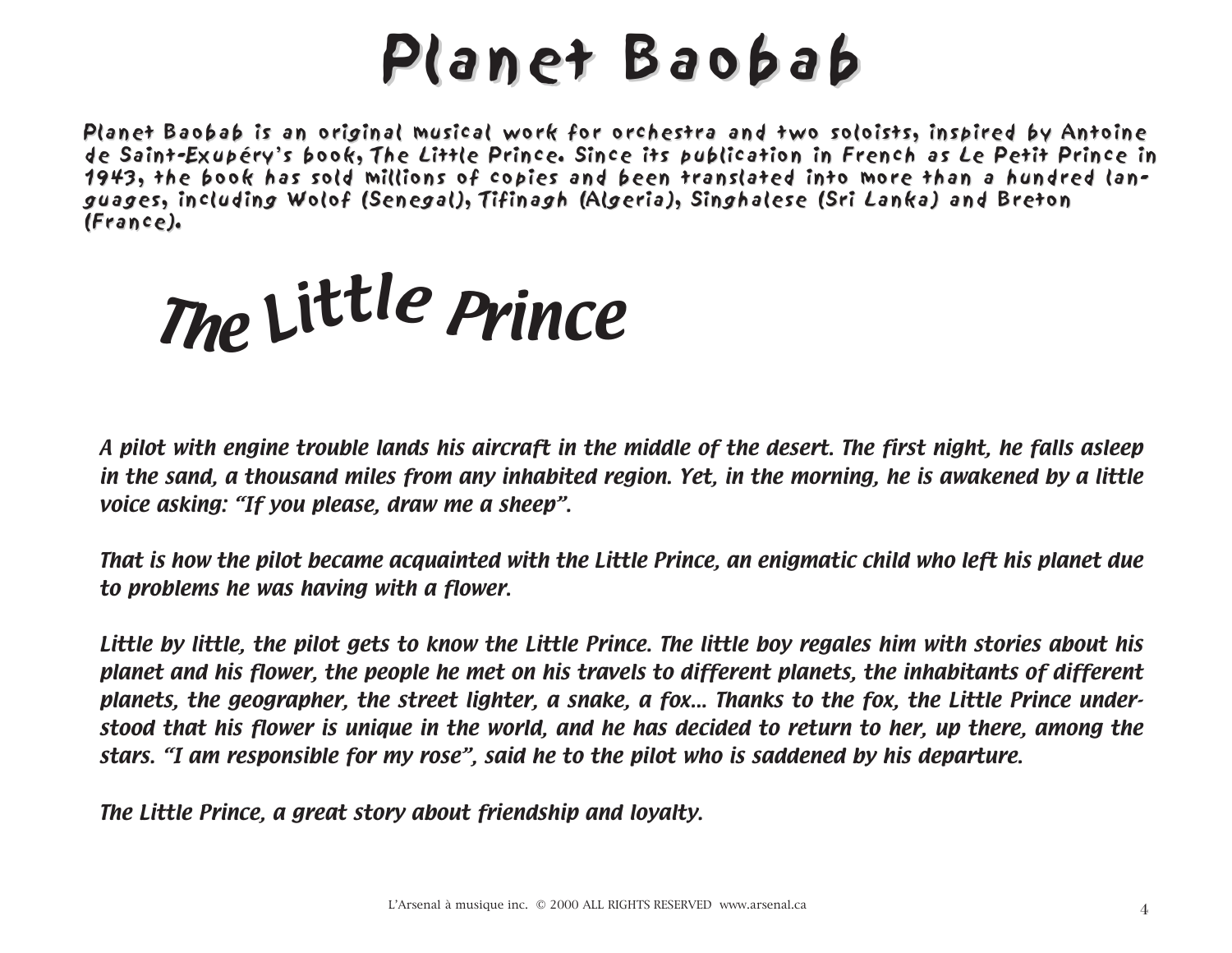... and its author

Antoine de Saint-Exupéry was born in Lyon, France on June 29, 1900. When he was four years old, his father passed away and he went on to spend his childhood with his aunt. He studied in Switzerland, and in Paris where he applied to enter the naval academy. After failing the admission exam, he started studies in architecture.

In 1921, he began his military service in the air force, where he became a pilot. After leaving the military, he held several jobs. He started to write and, in 1925, he published his first book in which the action takes place in the world of aviation.

In 1926, he was hired as a pilot for the Latecoere Society, an airline company specializing in the transportation of mail. It is during this period that he wrote Courier South (1929), and Night Flight (1931) which met with considerable success and won the Femina literary prize.

Soon afterward, the Latcoere Society went bankrupt and Antoine de Saint-Exupéry joined Air France. In 1938, he was seriously wounded while flying between New York and Tierra del Fuego. He then spent many months convalescing in New York, where he published Tierra del Fuego. During World War II, he joined the Liberation Army and became a combat pilot. At the end of 1942, he got a commission from his American publisher to write a Christmas story. Saint-Exupéry spent an entire year finding the inspiration for the words and drawings published in The Little Prince, this marvelous classic that still today sells more than one million copies every year.

On July 31 1944, Saint-Exupéry flew out of Borgo in Corsica, never to return. He disappeared without ever knowing that The Little Prince would make him one of the most read authors of the 20th Century.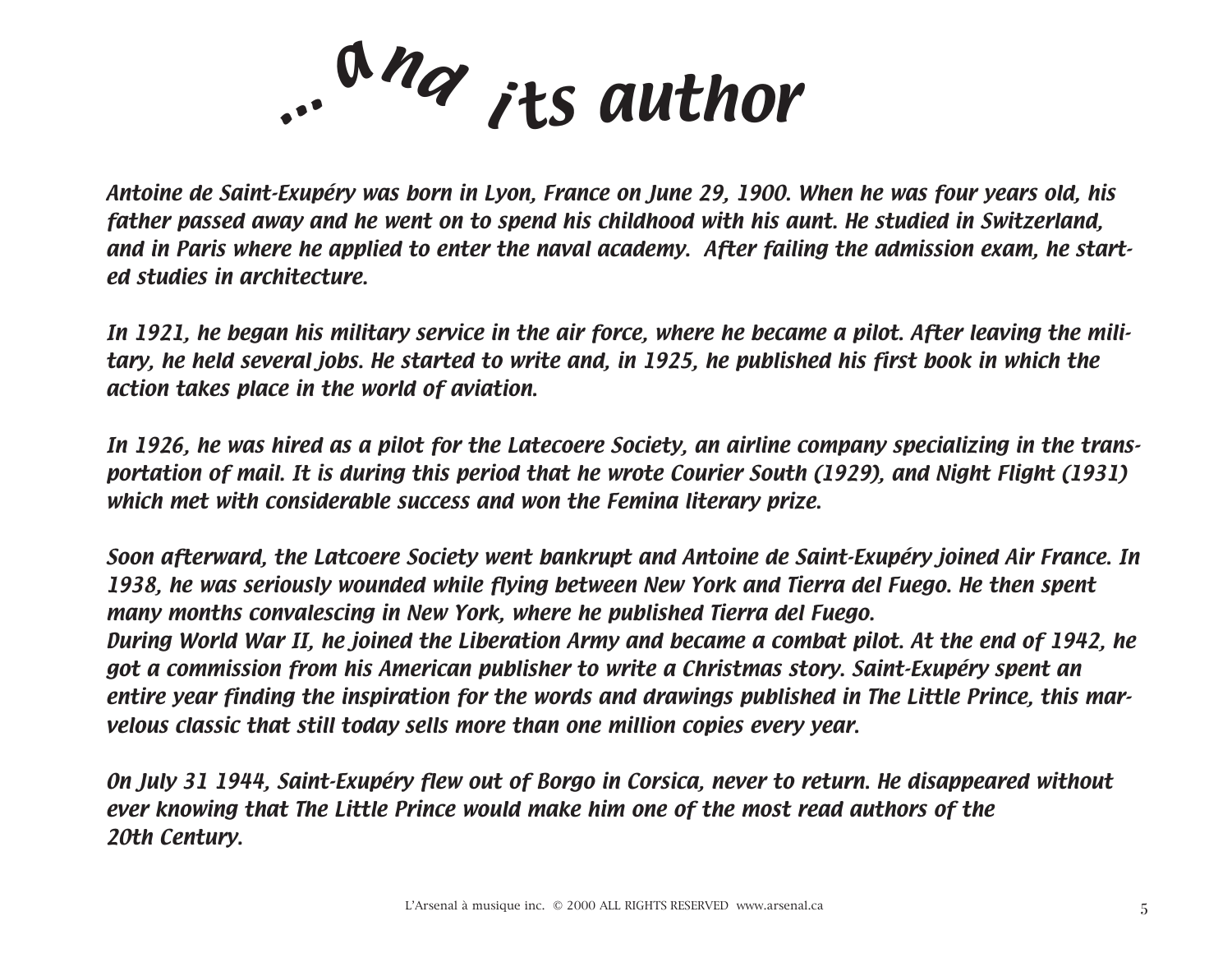Before the show

In the timeless story of The Little Prince rests a profound reflection on our world, as we know it. In order to help children understand its substance, we propose activities for discussion and reflection, based on passages they will hear during the performance.

The show is designed for audiences ranging in age from 6 to 12 years. We have not divided the activities by age group, because we believe that the activities and discussion subjects should be explored and discussed by everyone in order to capture the essence of the show. Teachers are encouraged to select and foster discussions according to the students' age group. The groups should reflect on the broad themes in the show, focusing on what they find moving and meaningful. These preliminary activities will ensure a better understanding and a greater appreciation of the show.

We shall first explore the musical universe of Planet Baobab by introducing ideas that are particular to the composition and to the orchestra.

To prepare the students, have them listen to the excerpts from the compact disc and allow them to discover the instrumental pieces in order to become familiar with the score.

Composers are musicians who invent music. Just as a painter selects colours for his canvas, the composer uses the sounds and colours of musical instruments to express his emotions. On their scores, they write down musical notes or signs for musicians to follow when they perform the work in question.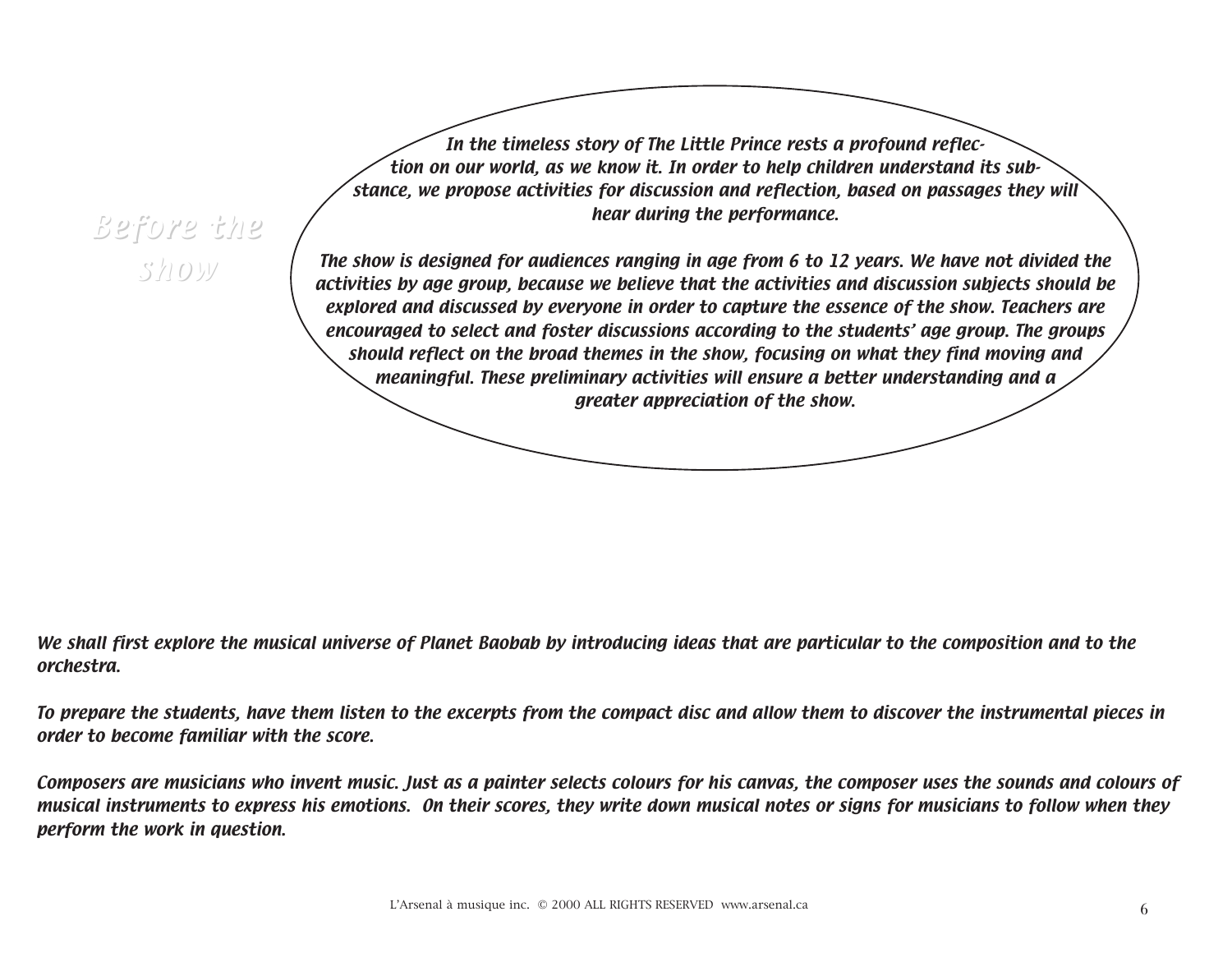## ACTIVITY : relative eras and notes

Have the children listen to three musical excerpts of your choice, in different styles: for example: baroque, jazz, or contemporary music.

- Divide the class into three teams:
- After listening to the musical excerpts, ask each team to draw, as a group or individually, what they feel.
- Invite the children to discuss the differences between each musical style.
- Identify each style of music according to its era:
- Baroque music: from 1600 to 1750; palaces, nobility, court, kings and queens.;
- Jazz music: slavery, Southern United States, turn of the 20th Century, brass bands;
- Contemporary music: technological progress, noise, speed, openness to the world.
- Guide the discussion toward the composers. Make them aware that the composer's music is a reflection of the era in which he lives and from which he gets his inspiration.
- Compare the sketches with themes of the times, and point out the differences and similarities.

### Meet the Orchestra

The word 'symphony' comes from the Greek; it means 'sounding together'. In this sense, the members of a volleyball team could be said to be in symphony when they are playing well together as a team. However, musically, the word is associated with a form of music that requires more than one instrument to play each part of a score (thus we usually see a group of violinists all playing the same part, while the other string, brass, wind and percussion instrumentalists play their own part of the same composition).

An orchestra is any group of performers playing the instruments required for a particular work. Thus you can have a jazz orchestra, a gamelan or a string orchestra. The modern symphony orchestra, developed in the early 1800's when orchestras were centered on keyboard instruments, evolved into the instrument groupings we are familiar with today, the focus being on the sound of strings. Other less common instruments and sound makers might also be invited to join the orchestra.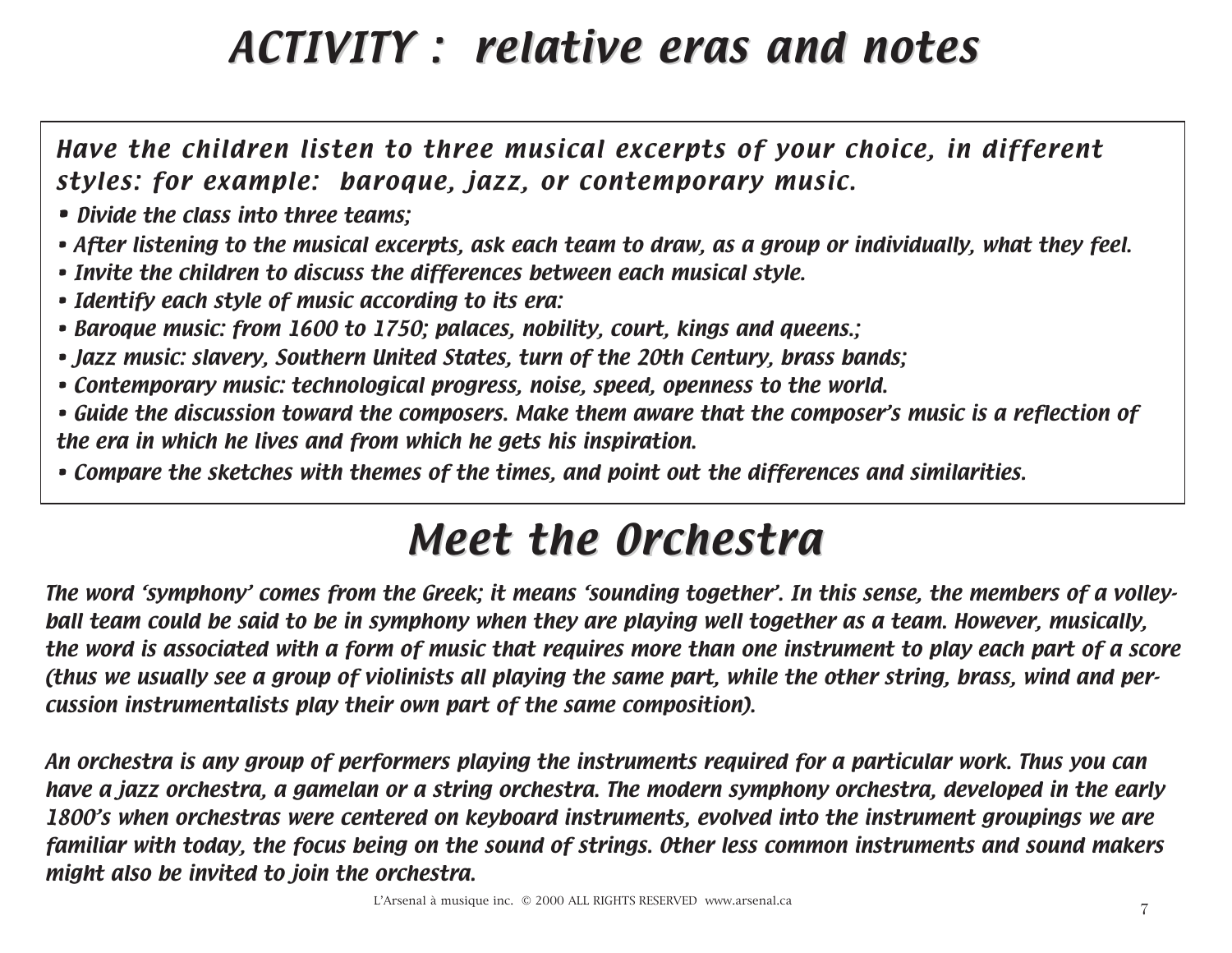#### On Stage

For evening concerts, the musicians usually wear formal dress : tails and white tie for men and a long back dress or skirt for women. For matinée concerts, they usually dress more casually or wear a business suit.

#### Seating arrangements

The musicians are seated in a semi-circle so that they can all see the conductor over their sheets of music which are placed on 'desks' that are called music stands. The two soloists take place at centre stage, in front of the conductor.

#### The Conductor

Conductors work in many ways. Some beat time regularly, others gesticulate the phrasing, tempo and dynamics with their entire bodies. Some use a baton or roll of paper, others simply use their hands and fingers. Teachers will find much in common with conductors; they can keep their ears and eyes on everyone in their charge at the same time.

In Planet Baobab, Denis Gougeon wrote the music for the following instruments :

| Winds:             | <b>Brass:</b> | <b>Strings:</b>       | <b>Percussion 1:</b> |
|--------------------|---------------|-----------------------|----------------------|
|                    |               |                       | <b>Snare drum</b>    |
| 2 flutes (the sec- | 4 French      | <b>First violins</b>  | Glockenspiel         |
| ond one also plays | horns         |                       | Rain stick,          |
| the piccolo)       | 2 trumpets in | <b>Second violins</b> | Mark-tree            |
| 2 oboes            |               |                       | Whistle              |
| 2 clarinets in B   | 1 tenor trom- | <b>Violas</b>         | <b>Percussion 2:</b> |
| flat (the second   | bone          |                       | <b>Vibraphone</b>    |
| one also plays     |               | <b>Cellos</b>         | <b>Bass drum</b>     |
| bass clarinet)     |               |                       | Hi-hat cymbal        |
| 2 bassoons         |               | <b>Double basses</b>  | <b>Maracas</b>       |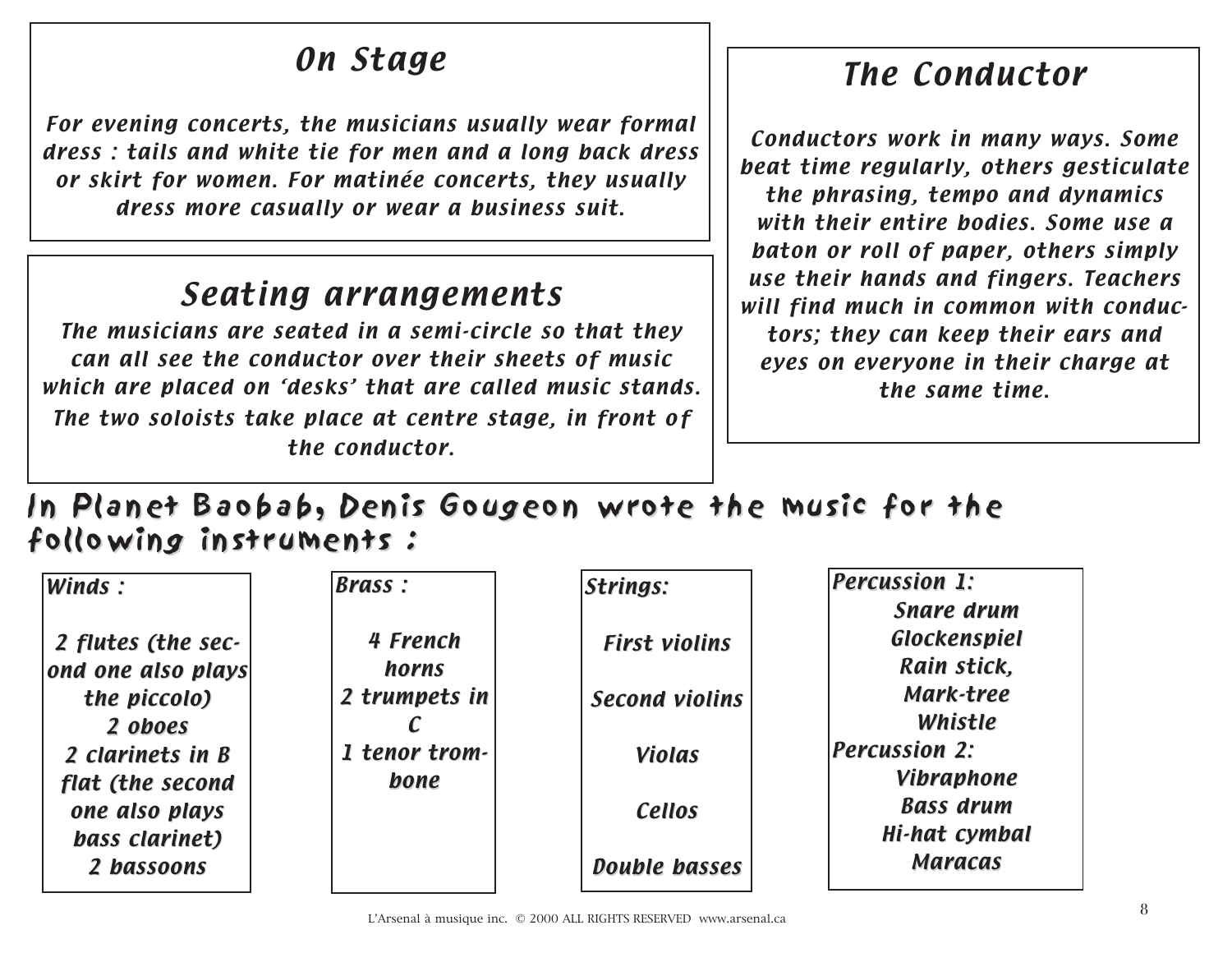

#### ACTIVITY : Matters of Consequence !

The pilot is busy repairing the engine of his aircraft. The following excerpt relates the conversation started by the Little Prince, to find out whether the sheep the pilot has drawn for him would eat the rose on his planet. This passage is very important because it reveals that the Little Prince loves his flower more than anything.

CD Track # 4

| Little Prince | - A sheep -- if it eats bushes, does it eat flowers too?                                                                                                                                                                                                                                                                                                                                                                                                                                                                       |
|---------------|--------------------------------------------------------------------------------------------------------------------------------------------------------------------------------------------------------------------------------------------------------------------------------------------------------------------------------------------------------------------------------------------------------------------------------------------------------------------------------------------------------------------------------|
| Pilot         | - A sheep eats anything it finds in its reach.                                                                                                                                                                                                                                                                                                                                                                                                                                                                                 |
| Little Prince | -  Even flowers that have thorns?                                                                                                                                                                                                                                                                                                                                                                                                                                                                                              |
| Pilot         | - Yes. Even flowers that have thorns.                                                                                                                                                                                                                                                                                                                                                                                                                                                                                          |
| Little Prince | - Then the thorns -- what use are they? The thorns -- what use are they?                                                                                                                                                                                                                                                                                                                                                                                                                                                       |
| Pilot         | - Thorns are of no use at all. Flowers have thorns just for spite!                                                                                                                                                                                                                                                                                                                                                                                                                                                             |
| Little Prince | - Oh! I don't believe you! Flowers are weak creatures. They are naïve. They reassure them<br>selves as best they can. They believe that their thorns are terrible weapons And you<br>actually believe that the flowers                                                                                                                                                                                                                                                                                                         |
| Pilot         | - Oh, no! No, no, no! I don't believe anything! I answered you with the first thing that<br>came into my head. Don't you see -- I am very busy with matters of consequence!                                                                                                                                                                                                                                                                                                                                                    |
| Little Prince | - Matters of consequence! You talk just like the grown-ups!. You confuse everything you<br>mix everything up together . I know a planet where there's a certain red-faced gentle<br>man. He has never smelled a flower! He never looked at a star! He has never loved any<br>one! He has never done anything in his life but add up figures. And all day he says over<br>and over, just like you: "I am busy with matters of consequence!" and that makes him<br>swell up with pride. But he is not a man -- he is a mushroom! |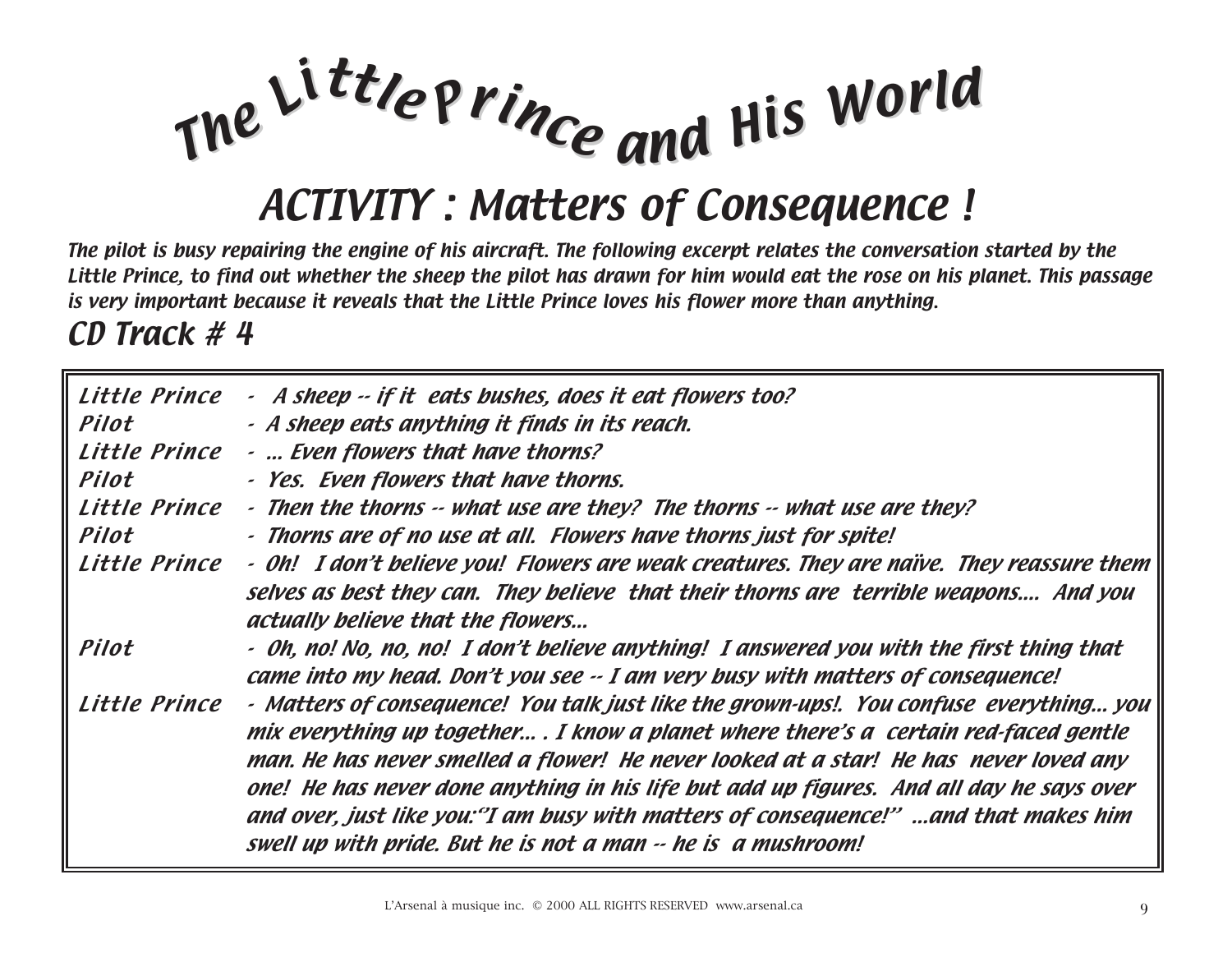#### ACTIVITY : Matters of Consequence !

Pilot - A what?

Little Prince - A mushroom! . Flowers have been growing thorns for millions of years.. For millions of years, the sheep have been eaing flowers just the same. And is it not a matter of conse quence to try and understand why the flowers go to so much trouble to grow thorns which are never of any use to them? Is the warfare between the sheep and the flowers not impor tant? Is this not of more consequence than a fat red-faced gentleman's additions? And if I know -- I, myself -- one flower which is unique in the world, which grows nowhere but on my planet, but which one little sheep can destroy in a single bite some morning, without even noticing what he is doing...Oh! You think that is not important!...

The text illustrates the dichotomy between the Little Prince's universe and that of the pilot. The Little Prince's concerns and values differ from those of the pilot, and vice versa. In a way, it reveals the contrast between the world of children and adults.

You could invite the children to discuss their worries or concerns and their relationship with adults.

- What is a "matter of consequence" for the pilot?

- What is a "matter of consequence" for the Little Prince?

- Which, in your view, appears to be the most serious?
- For you, what are "serious matters, or matters of consequence"?

- What is the difference between your worries and those of your parents? Your friends? Your siblings?

In this excerpt, the Little Prince also speaks about the rose that he loves more than anything and that he wants to protect. The rose is the central element of the story, since it is because of her that the Little Prince left his planet and it is because of her that he wants to return to his planet.

- Do you think the Little Prince is in love with his rose? - What does "being in love" mean to you? Can one be in love with a flower?
- With a pet animal? With a person? With an object? - Have you ever been in love? Did it make you happy? Or sad?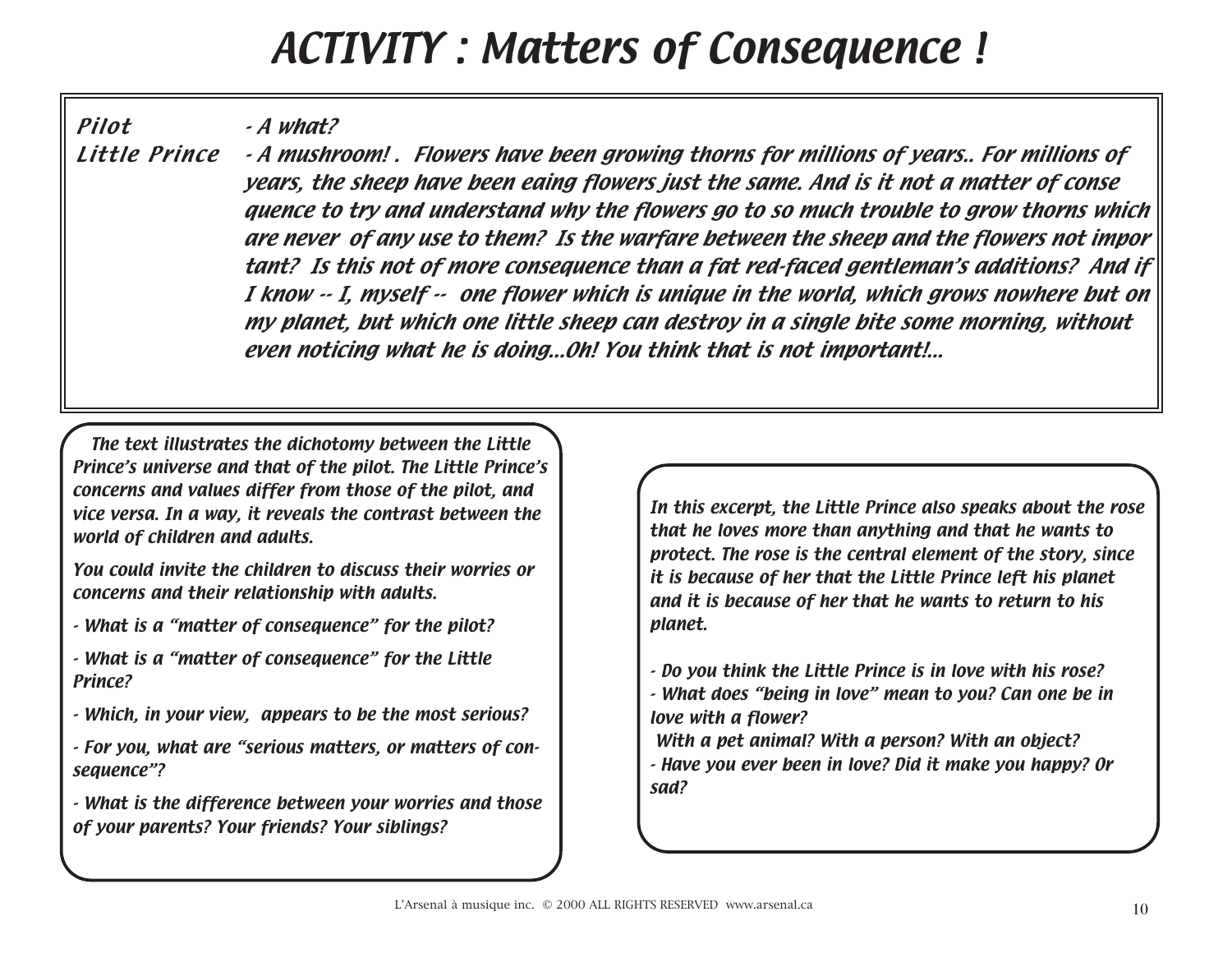#### ACTIVITY : **The Taming** CD – Track # 11

Since his arrival on Earth, the Little Prince feels very much alone and he is searching for a friend. When the fox appeared, the Little Prince thought he was beautiful and asked him if they could play together. But, as the following excerpt demonstrates, the fox refused because he is not tamed.

The Fox  $\cdot$  To me, you are still nothing more than a little boy who is just like a hundred thousand other little boys. And I have no need of you. And you, on your part, have no need of me. To you, I am nothing more than a fox like a hundred thousand other foxes. But if you tame me, then we shall need each other. To me, you will be unique in all the world. To you, I shall be unique in all the world..

From this excerpt, what does " tame" mean?

- Ask the children to look up the definition of the word "tame" in the dictionary.

- How do you choose your friends? According to their language, the colour of their skin, the sports they practice, or the music they listen to?

- Do you tame your friends? Your cat? Your dog? Your bird?

- In what way do you show others that you would like to be

friends?

CD track  $#13$  Before the Little Prince's departure, the Fox gave him a secret as a gift :

The Fox  $\cdot$  It is only with the heart that one can see rightly. What is essential is invisible to the eye. It is the time you have wasted for your rose that makes your rose so important. You become responsible, forever, for what you have tamed.

Invite the children to discuss and to understand the meaning of this "secret".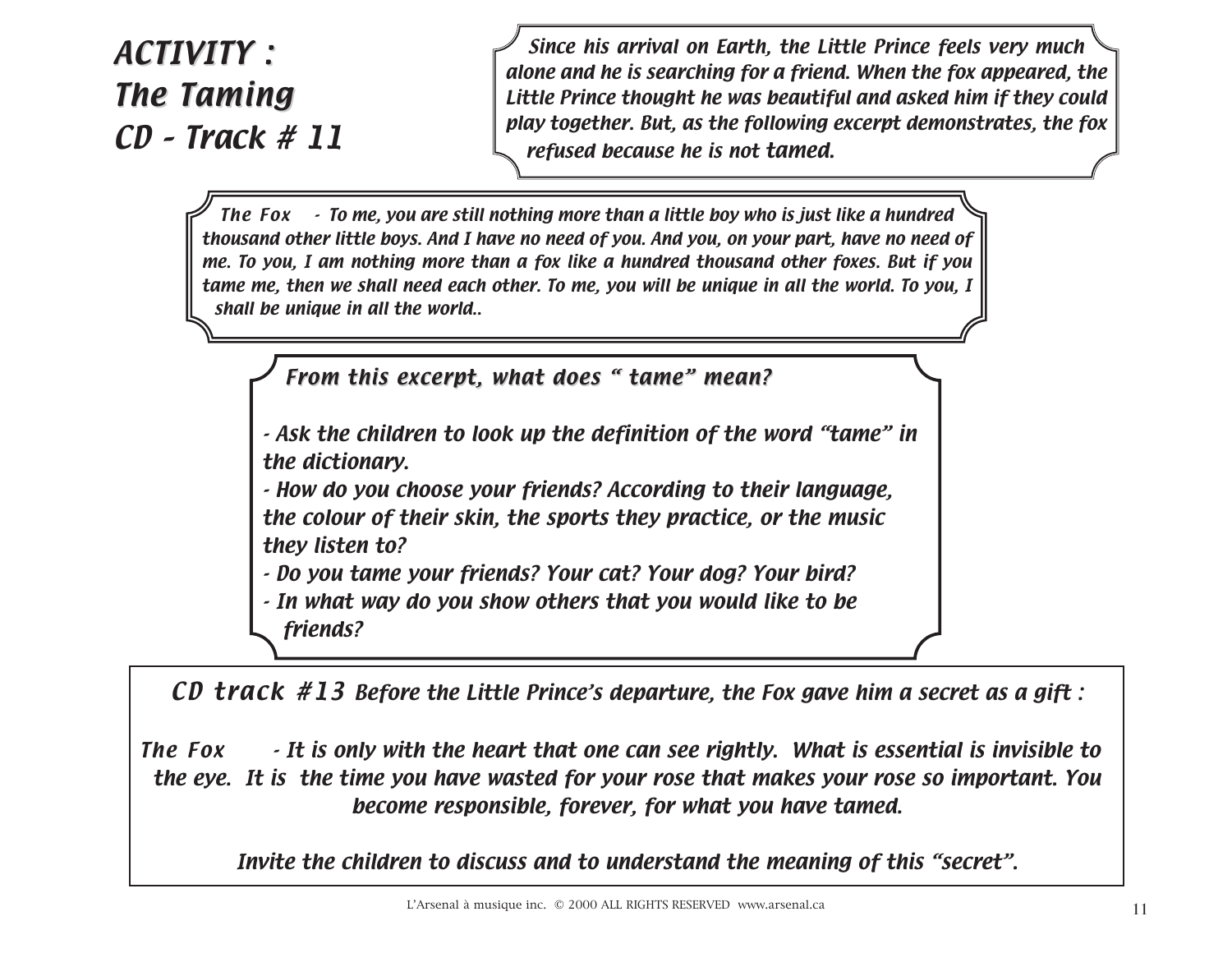#### ACTIVITY : The Snake and His Riddles

After having visited several planets, the Little Prince arrived on Earth, in the desert of Africa. He heard a golden coil the colour of moonlight, hissing in the sand: it was the snake.

#### CD – Track # 9

| Little Prince                          | - What planet is this on which I have come down?                                                                                                                                                          |  |
|----------------------------------------|-----------------------------------------------------------------------------------------------------------------------------------------------------------------------------------------------------------|--|
| $\parallel$ The Snake                  | - This is the Earth; this is Africa.                                                                                                                                                                      |  |
| Little Prince                          | - Ah!Then there are no people on the Earth?                                                                                                                                                               |  |
| $\parallel$ The Snake                  | - This is the desert. There are no people in the desert. The Earth is large.                                                                                                                              |  |
| Little Prince                          | - Look at my planet. It is right there above us                                                                                                                                                           |  |
| $\parallel$ The Snake                  | - It is beautiful. What has brought you here?                                                                                                                                                             |  |
| Little Prince                          | - I have been having some trouble with a flower.                                                                                                                                                          |  |
| <b>ILittle Prince</b>                  | - Where are the men? It is a little lonely in the desert                                                                                                                                                  |  |
| $\parallel$ The Snake                  | - It is also lonely among men.                                                                                                                                                                            |  |
| Little Prince                          | - You are a funny animal. You are no thicker than a finger                                                                                                                                                |  |
| $\parallel$ The Snake                  | - But I am more powerful than the finger of a king.                                                                                                                                                       |  |
| Little Prince                          | - You are not very powerful. You haven't even feet. You cannot even travel                                                                                                                                |  |
| $\parallel$ The Snake                  | - I can carry you further than any ship could take you. Whomever I touch, I<br>send back to the earth from where he came. I can help you some day, if you<br>grow too homesick for your own planet. I can |  |
| Little Prince<br>$\parallel$ The Snake | - Oh! I understand you very well. But why do you always speak in riddles?<br>- I solve them all                                                                                                           |  |

- Ask the children to look up the definition of the word "riddle" in the dictionary

- Discuss with them the snake's riddles and their meaning :

- It is also lonely among men

- I am more powerful than the finger of a King

- What did the snake mean when he said : "Whomever I touch I send back to the earth from where he came".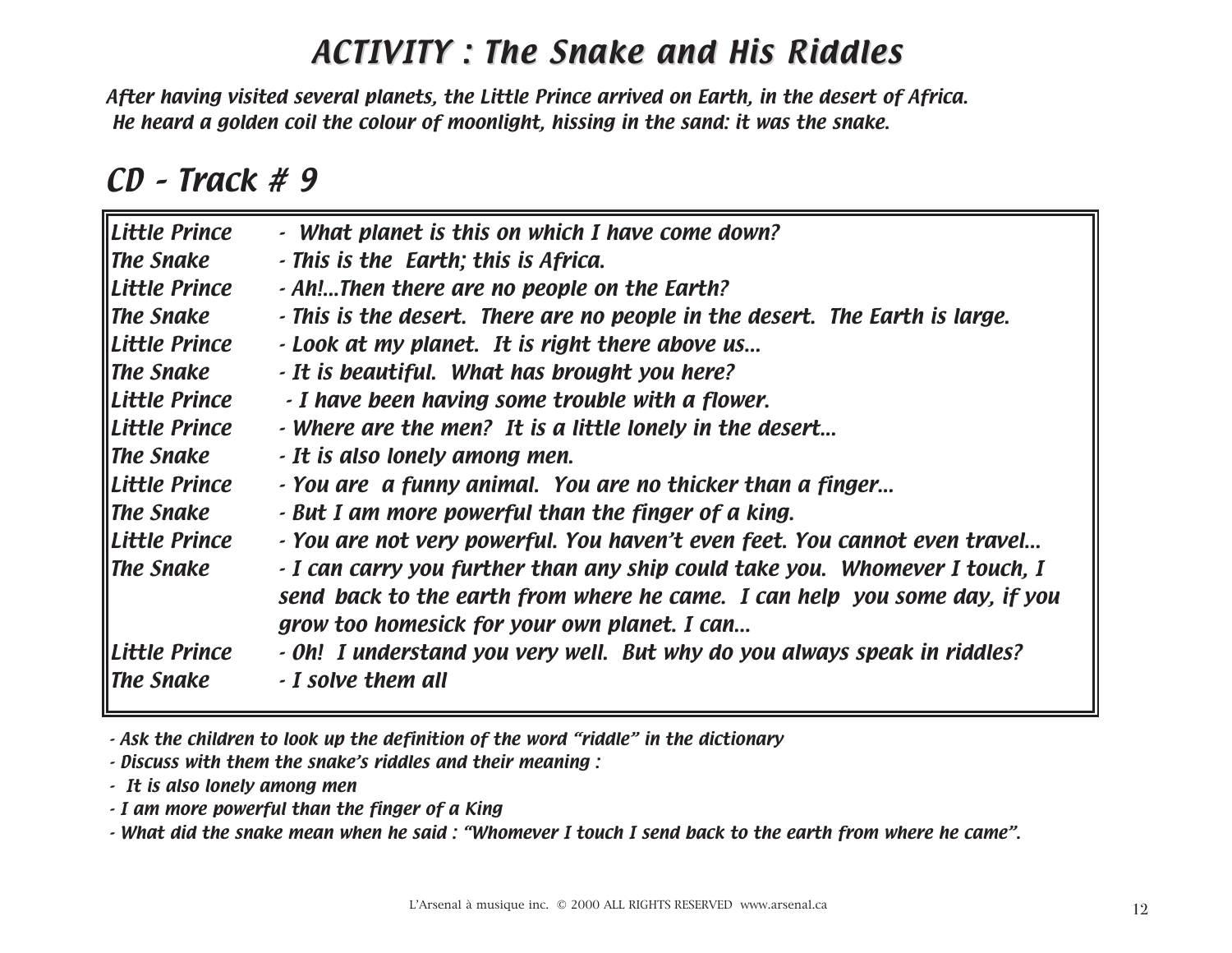#### The following activity may take place before, or after, the performance

The Little Prince comes from a planet barely bigger than a house, where there are only three volcanoes, some baobab shrubs and a rose. In fact, his planet is an asteroid, more precisely, Asteroid B612.

We suggest that you explore the theme of the Universe with the children. In a question and answer format, you can ask the children what they know about :

#### The Solar System ? The Sun-star and everything that gravitates around it: the 9 major planets, including Earth, and the satellites that gravitate around each of these planets (except for Mercury and Venus which have no "moon"), the asteroids, comets, meteorites, dust grains, gases, A Star? and all sorts of particles Contrary to planets that do not have their own light, each star is a celestial body that shines by its own incandescence. That is why we can see them in the sky with the naked eye despite their distance. The Sun, which is of average size, is a star like any other. From our viewpoint, the Sun-star does not appear at all like the thousands of small points of light that sprinkle the sky, that are visible only in the darkness. That is because the Sun is almost 300,000 times nearer to us than the closest other stars in the sky. A Comet ? A comet is a star with a shiny nucleus and long streamers of gas. It is estimated there are 10 billion comets that roam in the solar system, a small number of which approach the Sun at specific times. The best known is Halley's comet, named after the astronomer who had predicted its cycle of passage near the Sun every 76 years; its last appearance was in 1986. In Canada, the 1990's were exceptional for those interested in the observation of comets: in 1996, we were able to observe the Hyakutake comet and the following year, the Hale-Bopp comet, the latter named after the two American astronomers who discovered it, and which reappears only every 3 or 4 thousand years An Asteroid ? A small planet invisible to the naked eye: that is why they are also called planetoids. These stars form an immense belt of approximately 500 million kilometres wide, located between the orbits of Mars and Jupiter. Astronomers have identified a total of almost 3,000 asteroids, but it is estimated that there are extremely small asteroids that number in the billions.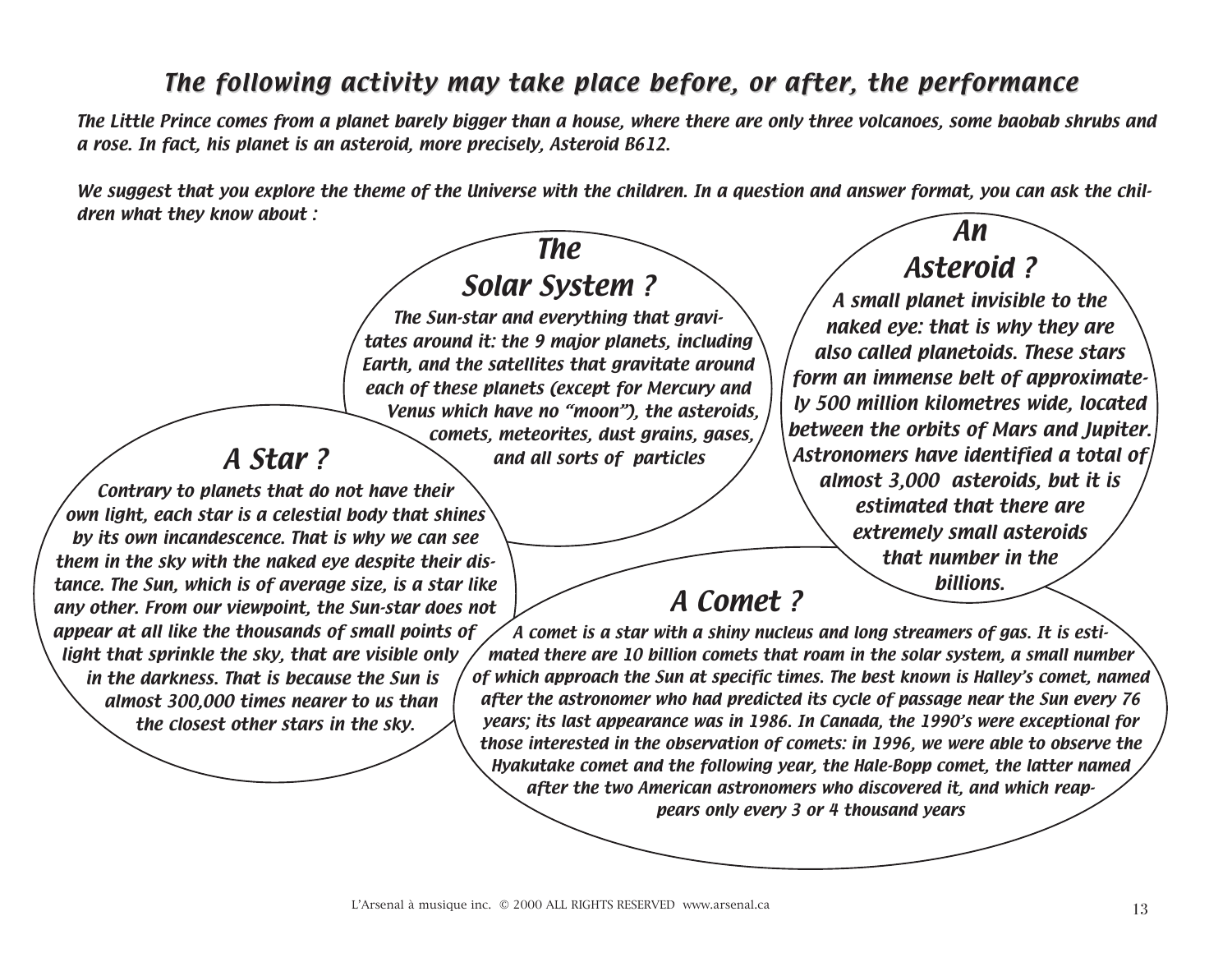

#### My Very Educated Mother Just Served Us Nine Pizzas

The first letter of each word corresponds to the first letter of the planet's name : My (Mercury), very (Venus), educated (Earth), mother (Mars), etc.

\*\* Ask the children to make a drawing of the solar system as they imagine it, including the Little Prince's planet. \*\*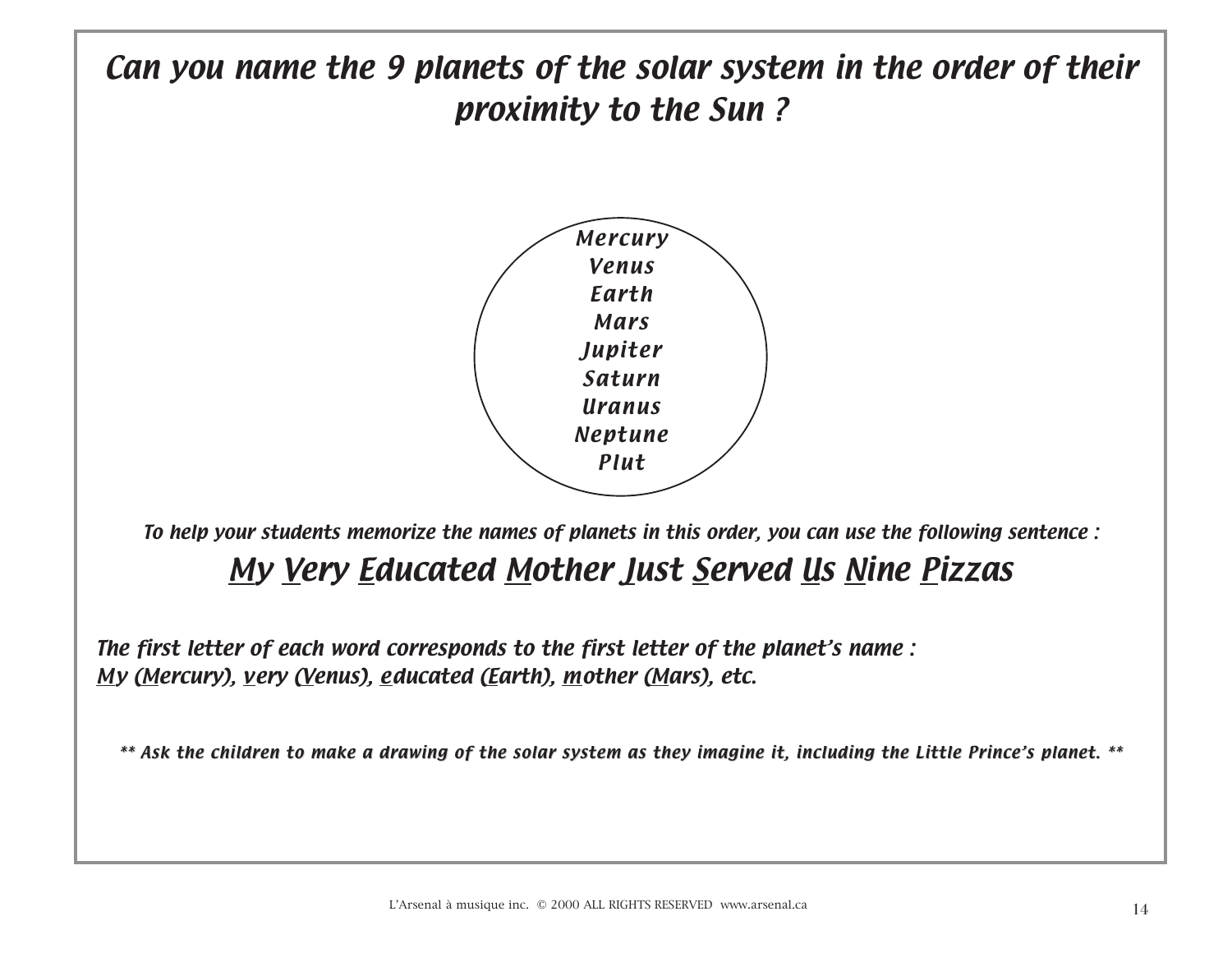#### Before his departure, the Little Prince said to the Pilot :

"At night, you look up at the stars. Where I live everything is so small that I cannot show you where my star is to be found. It is better like that. My star will be just one of the stars, for you. And so, you will love to watch all the stars in the sky... They will all be your friends."

> Have you ever looked at the sky at night, in the city or in the country ? How did you feel? Have you tried to count the stars? To your knowledge, how many are there? Do you believe the stars are close to Earth?

CD – Track # 16

After the performance, students will surely have comments to make on what they have seen and heard. We propose themes to reflect upon with the students. These are only guidelines. The children will undoubtedly have other comments and emotions about other passages.

You could also review the points in the pre-performance activities.

Matters of Consequence: Was the Little Prince happy with his Rose? Why did he want to return to his planet?

<sup>A</sup>FTE<sup>R</sup> <sup>T</sup>H<sup>E</sup> <sup>S</sup>HO<sup>W</sup>

The Taming : Did the Little Prince tame the Fox? The Pilot? His Rose? Why? How?

The Snake's Riddles : Do you think the Little Prince died? Do you believe the Snake helped the Little Prince to die? Why did the Little Prince want to die?

Stars in your Eyes : When you look up at the stars in the sky from now on, will you be seeing the same thing as before? Has the show changed your perception of the universe? How?